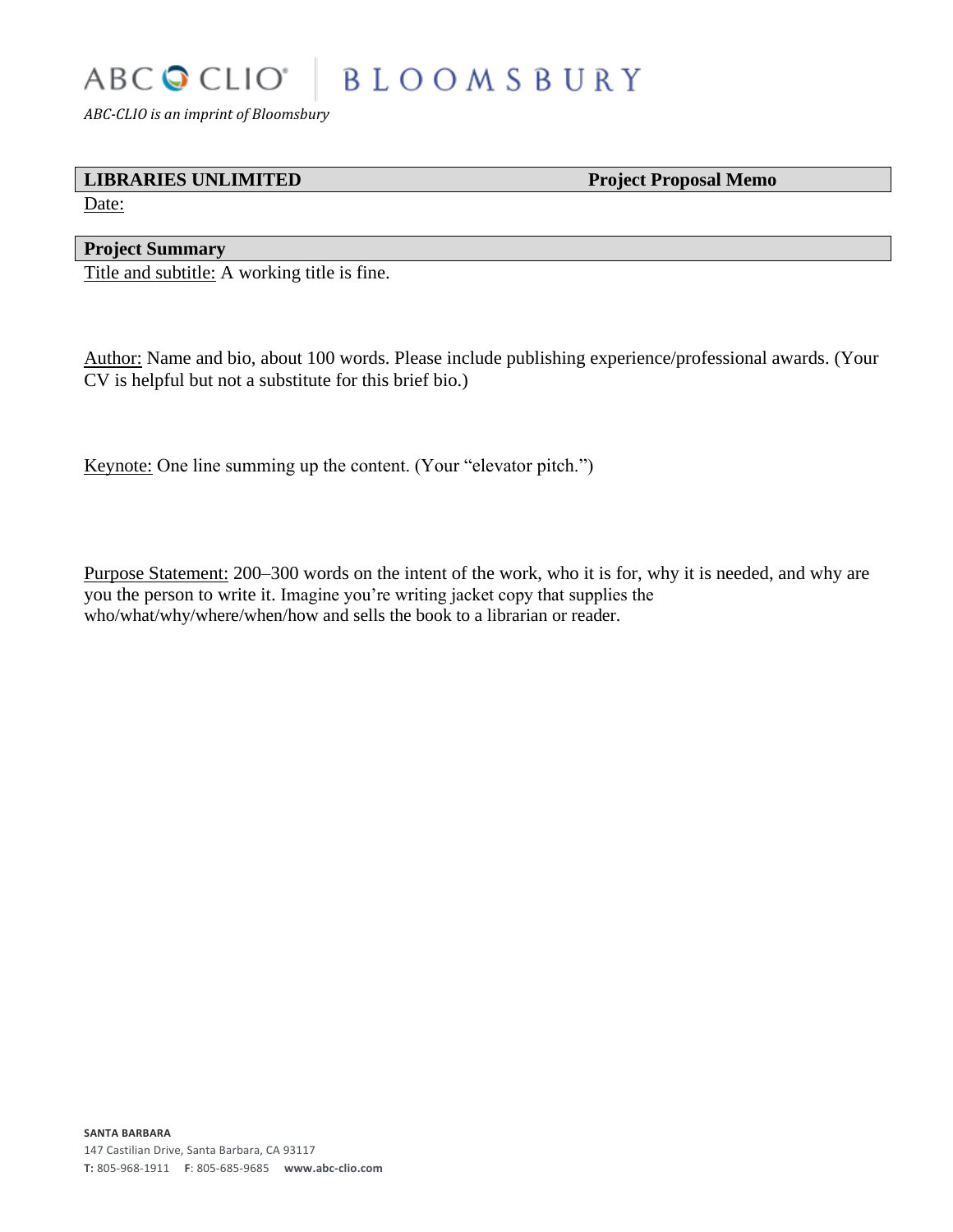## ABC CLIO® **BLOOMSBURY**

*ABC-CLIO is an imprint of Bloomsbury*

Primary Audience: Identify the specific audiences and kinds of readers for this work (e.g., reference libraries, youth services coordinators, medical librarians in academic and/or medical center libraries, directors of large urban libraries, emerging technology librarians) and comment on the value of this work to these specific readers.

Selling Points/Benefits/Objectives: 3–6 bulleted items that explain what benefits users will derive from the work. Be sure to make clear how and why the book will be important to librarians and information specialists.

Timing: What is the timeliness of the topic or approach for the reader?